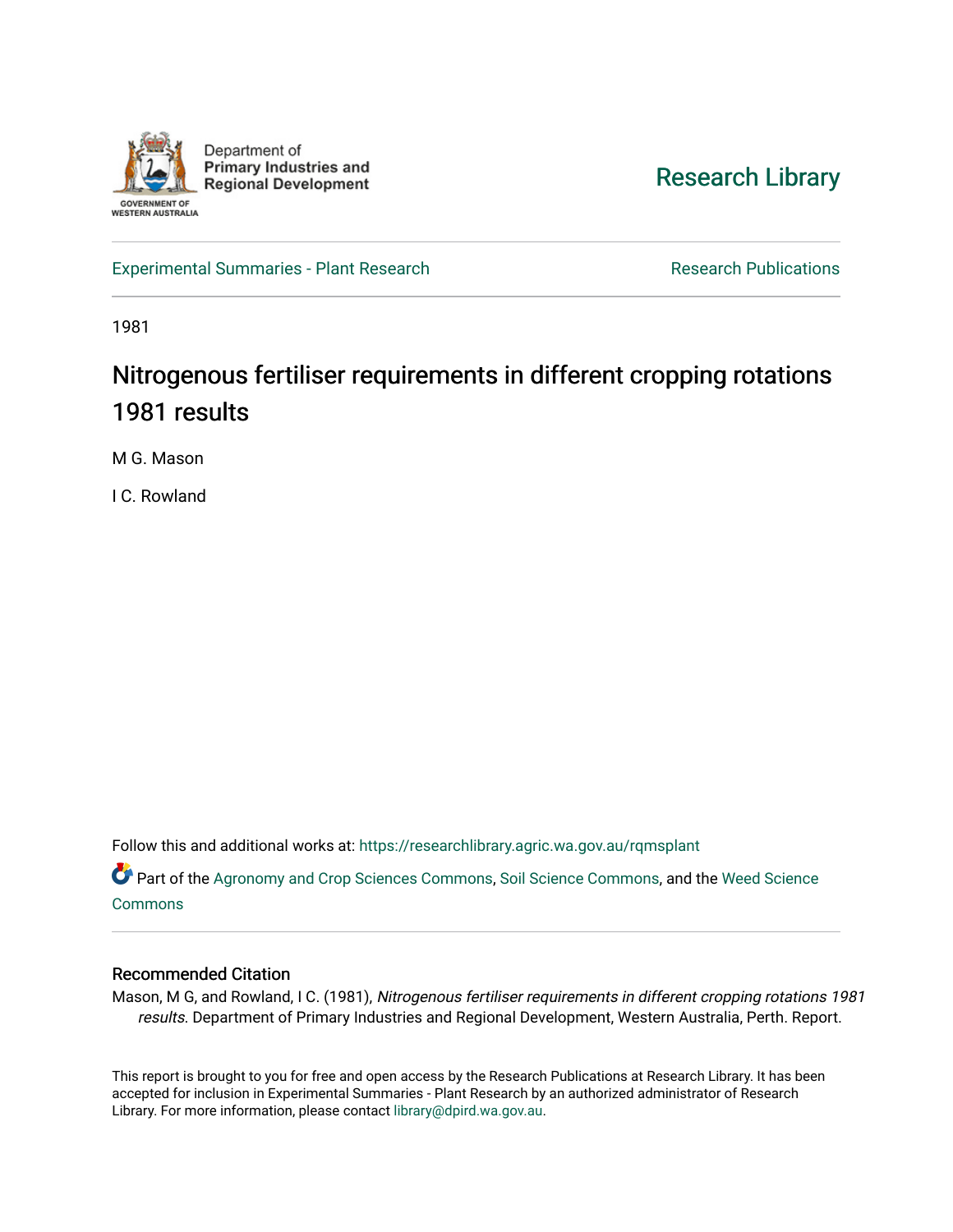### DEPARTMENT OF AGRICULTURE

#### WESTERN AUSTRALIA

### NITROGENOUS FERTILISER REQUIREMENTS

# IN DIFFERENT CROPPING ROTATIONS

# 1981 RESULTS

 $\ddot{\phantom{a}}$ 

M.G. Mason and I.C. Rowland Research Officers Plant Research Division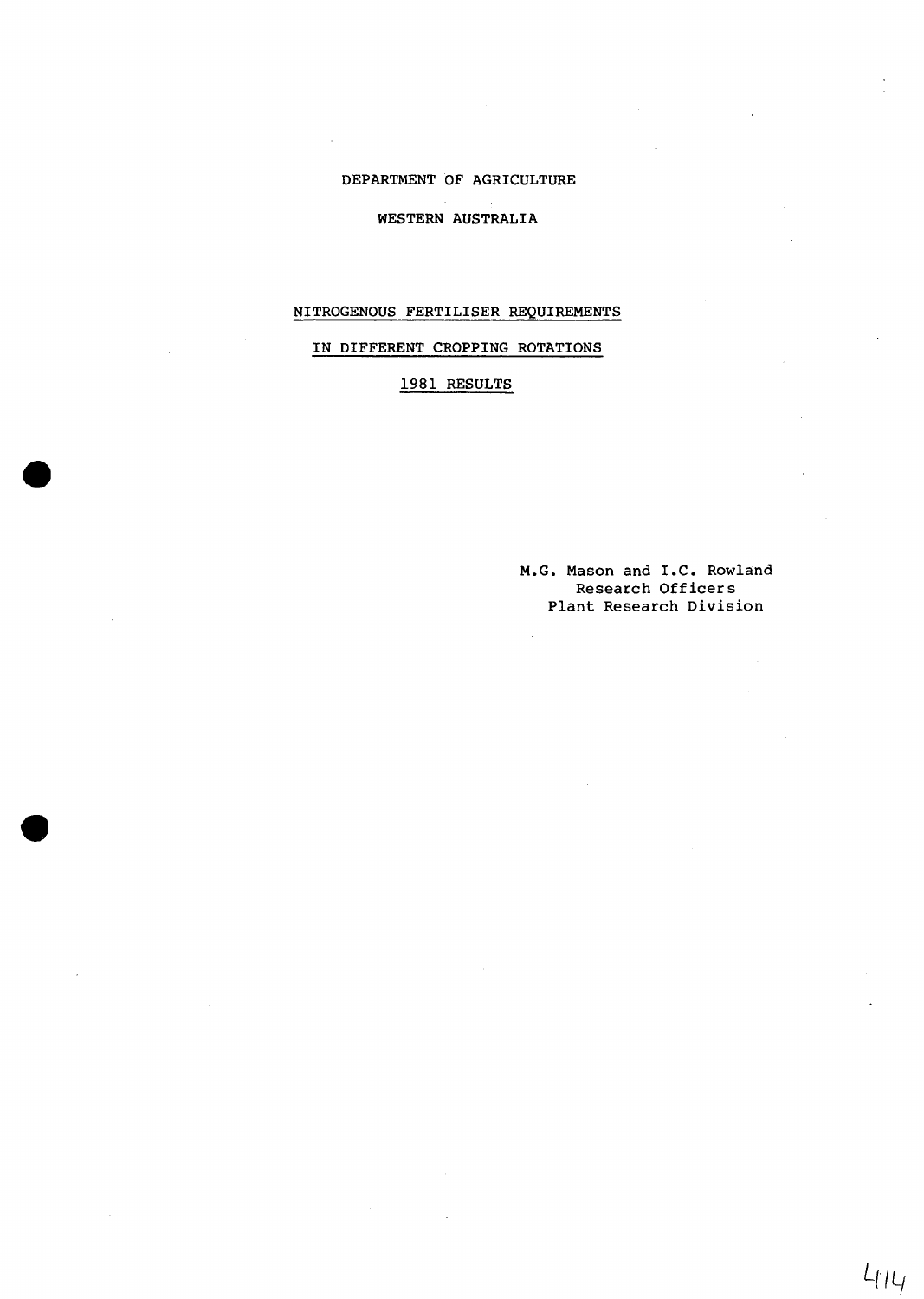# 78Cl/3231EX

 $\frac{1}{2}$ 

 $\omega \rightarrow \infty$ 

# Nitrogen Requirement of Wheat After Clover, Lupins and Cereal

# Chapman Research Station, Nabawa

| Treatment<br>1978 and 1980 | Treatment on Wheat<br>1979 and 1981 | Vegetative<br>Yield (kg/ha) | Grain Yield<br>(kg/ha) |
|----------------------------|-------------------------------------|-----------------------------|------------------------|
|                            | Ni1                                 | 1888                        | 1635                   |
|                            | Ammonium Nitrate 40kg/ha            | 2542                        | 1573                   |
| Northam                    | Ammonium Nitrate 75kg/ha            | 2374                        | 1643                   |
| Clover                     | Ammonium Nitrate 115kg/ha           | 2513                        | 1677                   |
| Pasture                    | Ammonium Nitrate 152kg/ha           | 2690                        | 1677                   |
|                            | Ammonium Nitrate 230kg/ha           | 2875                        | 1685                   |
|                            | Ammonium Nitrate 455kg/ha           | 2659                        | 1696                   |
|                            | Nil                                 | 1736                        | 1323                   |
|                            | Ammonium Nitrate 40kg/ha            | 1972                        | 1381                   |
|                            | Ammonium Nitrate 75kg/ha            | 2134                        | 1550                   |
| Lupins                     | Ammonium Nitrate 115kg/ha           | 2624                        | 1470                   |
| (Unicrop 1978              | Ammonium Nitrate 152kg/ha           | 2295                        | 1448                   |
| Illyarrie 1980)            | Ammonium Nitrate 230kg/ha           | 3081                        | 1480                   |
|                            | Ammonium Nitrate 455kg/ha           | 3127                        | 1520                   |
|                            | Ni1                                 | 1166                        | 1292                   |
|                            | Ammonium Nitrate 40kg/ha            | 1747                        | 1532                   |
|                            | Ammonium Nitrate 75kg/ha            | 1961                        | 1516                   |
| Wheat                      | Ammonium Nitrate 115kg/ha           | 2061                        | 1504                   |
|                            | Ammonium Nitrate 152kg/ha           | 2322                        | 1544                   |
|                            | Ammonium Nitrate 230kg/ha           | 2465                        | 1528                   |
|                            | Ammonium Nitrate 455kg/ha           | 2832                        | 1603                   |

 $-415$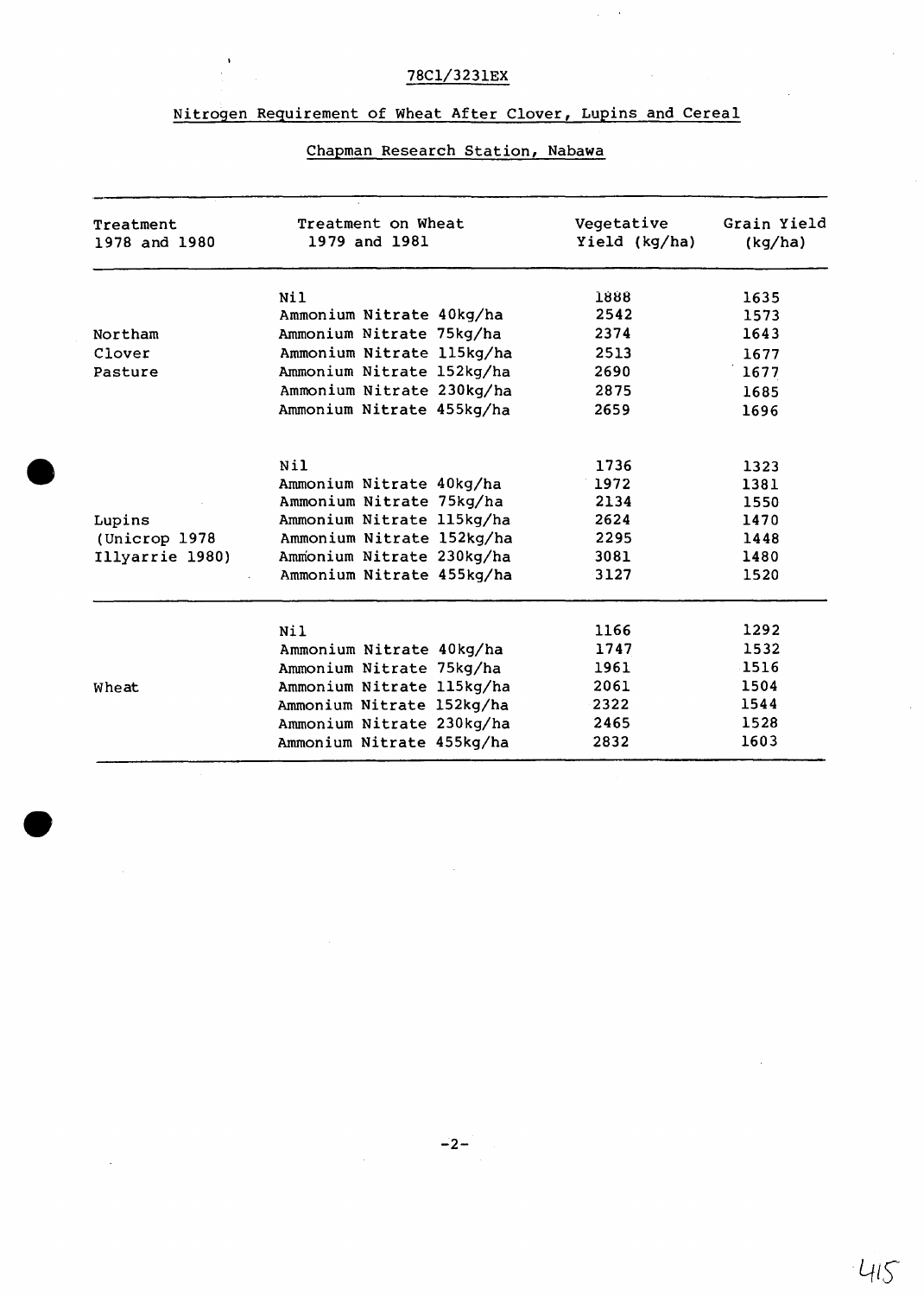Soil Type: Brown Sandy loam over brown clay at 40cm +.

History Prior to 1978: Old Clover land. Stubble of 1980 crops burnt.

Crop: Gamenya wheat 50kg/ha.

Sowing Date: 6.7.81

Basal: Superphosphate 120kg/ha.

Vegetative Sampling Date: 22.9.81 (Feekes 10.1)

 $\mathcal{L}$ 

Comments: Ammonium nitrate rates topdressed by drill immediately before sowing. 1980 lupin seed yields averaged 990kg/ha (range 758-1168kg/ha) and 1980 wheat yields averaged 1526kg/ha (range 1131-1848 kg/ha). 1980 pasture cuts averaged 2377kg/ha (range 1200-2840kg/ha) with an average of 47% clover (range 18-73%). Extremely weedy. Some blocks completely smothered by Wimmera Rye grass. Also heavy infestation of doublegee, capeweed and wild turnip.

-3-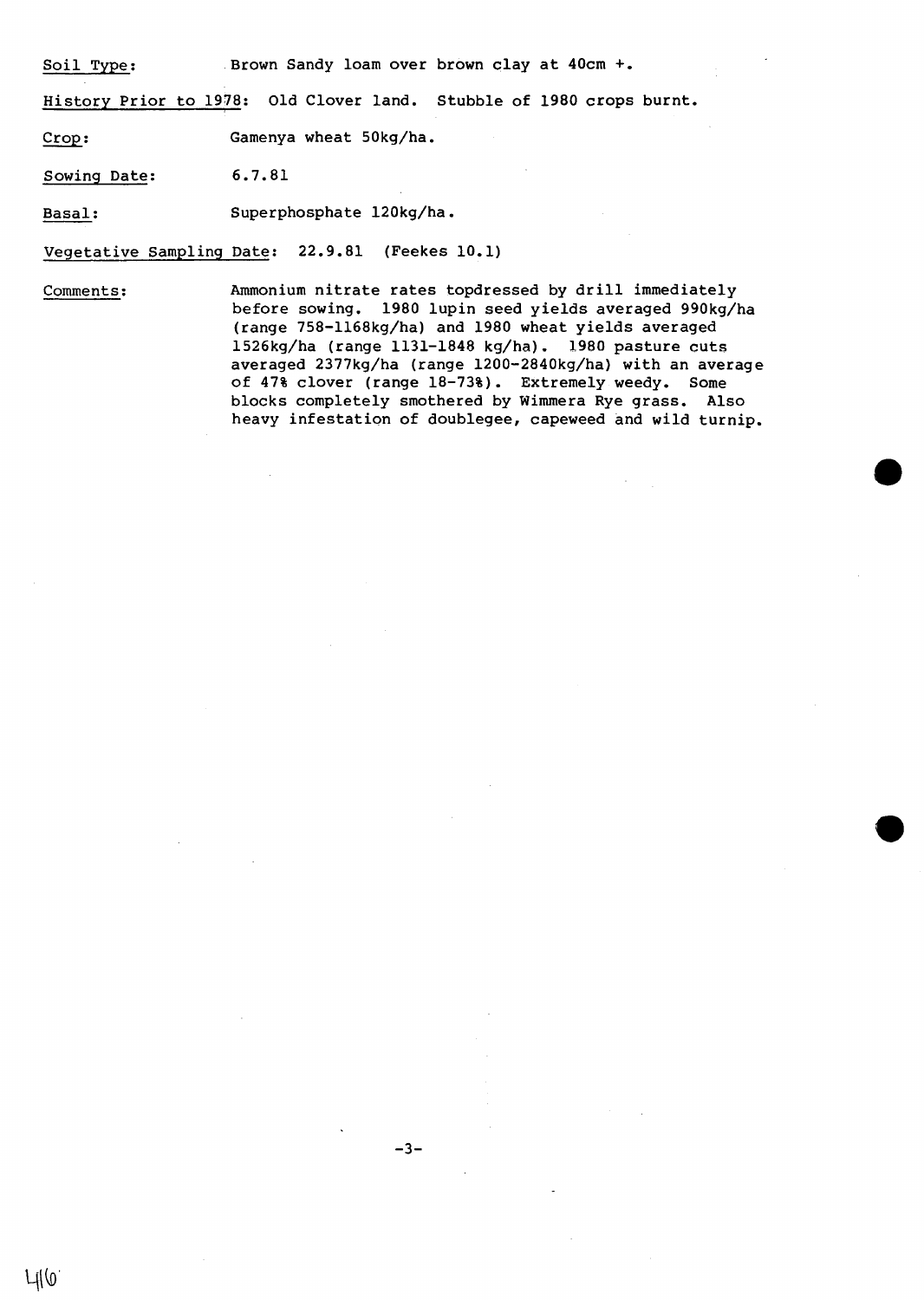# 80BA3/3231EX

# Nitrogen Requirement of Wheat After Clover, Lupins and Cereal

# Badgingarra Research Station

| Treatment<br>1980 | Treatment on Wheat<br>1981 | Vegetative<br>Yield (kg/ha) | Grain Yield<br>(kg/ha) |
|-------------------|----------------------------|-----------------------------|------------------------|
|                   | Ni1                        | 1916                        | 1393                   |
|                   | Ammonium Nitrate 38kg/ha   | 2188                        | 1619                   |
| Subclover         | Ammonium Nitrate 76kg/ha   | 2531                        | 1702                   |
| Pasture           | Ammonium Nitrate 114kg/ha  | 2725                        | 1774                   |
|                   | Ammonium Nitrate 152kg/ha  | 3114                        | 1940                   |
|                   | Ammonium Nitrate 228kg/ha  | 3618                        | 1964                   |
|                   | Ammonium Nitrate 456kg/ha  | 3827                        | 1810                   |
|                   | N <sub>1</sub>             | 2085<br>$\lambda$           | 1667                   |
|                   | Ammonium Nitrate 38kg/ha   | 2168                        | 1655                   |
| Illyarrie         | Ammonium Nitrate 76kg/ha   | 2368                        | 1690                   |
| Lupins            | Ammonium Nitrate 114kg/ha  | 2586                        | 1810                   |
|                   | Ammonium Nitrate 152kg/ha  | 2776                        | 1881                   |
|                   | Ammonium Nitrate 228kg/ha  | 3038                        | 1845                   |
|                   | Ammonium Nitrate 456kg/ha  | 4282                        | 1893                   |
|                   | Nil                        | 1215                        | 1095                   |
|                   | Ammonium Nitrate 38kg/ha   | 1485                        | 1321                   |
| Miling            | Ammonium Nitrate 76kg/ha   | 1784                        | 1405                   |
| Wheat             | Ammonium Nitrate 114kg/ha  | 1774                        | 1560                   |
|                   | Ammonium Nitrate 152kg/ha  | 2433                        | 1643                   |
|                   | Ammonium Nitrate 228kg/ha  | 3000                        | 1893                   |
|                   | Ammonium Nitrate 456kg/ha  | 3119                        | 1738                   |

 $4l7$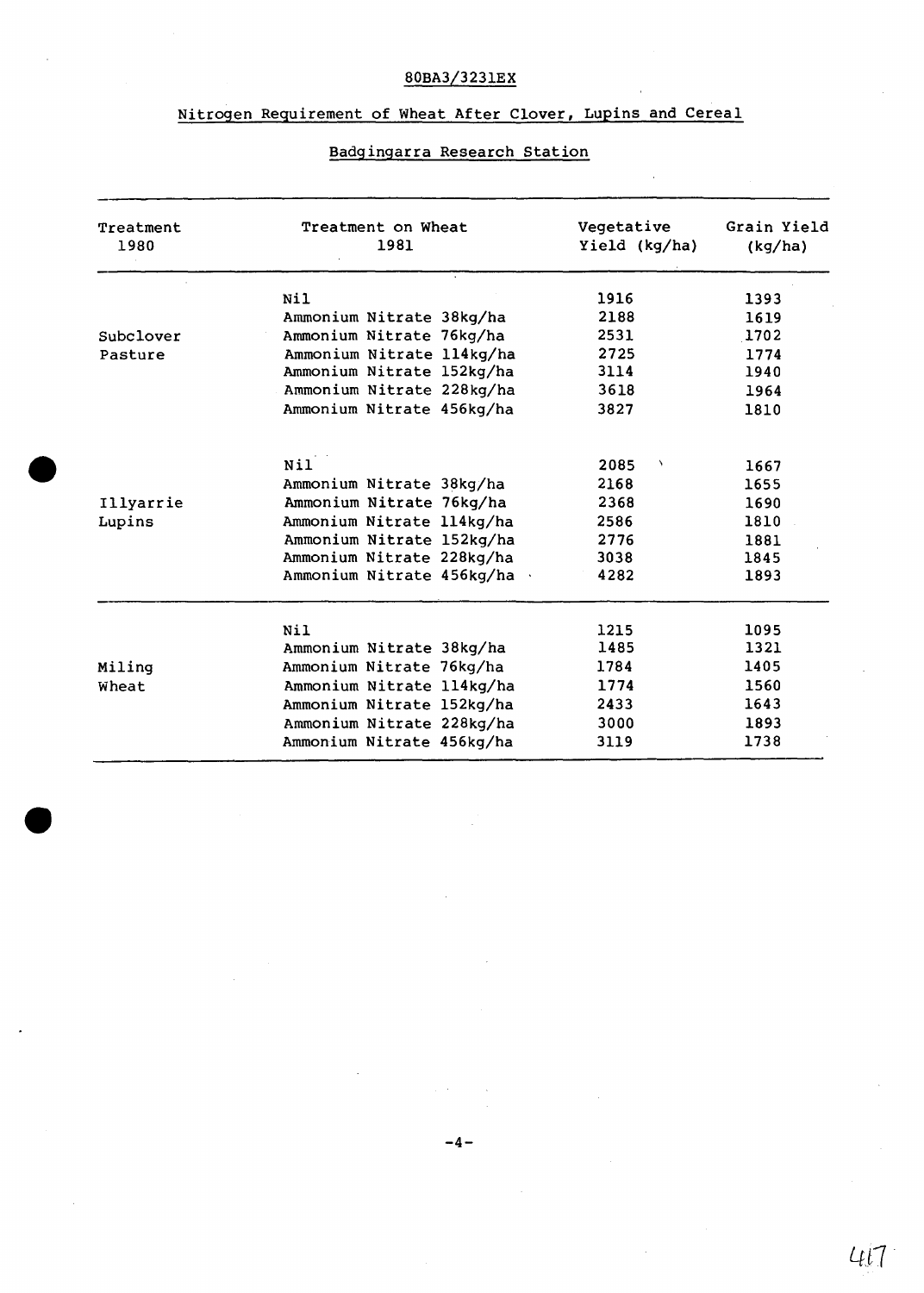Soil Type: . Grey gravelly sand over very gravelly sandy loam at about 30cm.

History Prior to 1980: Old Clover land. Stubble of 1980 crops burnt.

Crop: Miling Wheat 45 kg/ha.

Sowing Date: 26.6.81

Basal: Superphosphate 158kg/ha

Vegetative Sampling Date: 13.10.81 (Feekes 10.5.2)

Comments: Ammonium nitrate rates topdressed by drill immediately before sowing. 1980 lupin seed yield averaged 2392 kg/ha (range 2275 - 2531 kg/ha) and the wheat yields averaged 2755 kg/ha (range 2245 - 3184 kg/ha). Quite a bit of Wimmera Ryegrass in plots. Also some brome-grass and capeweed.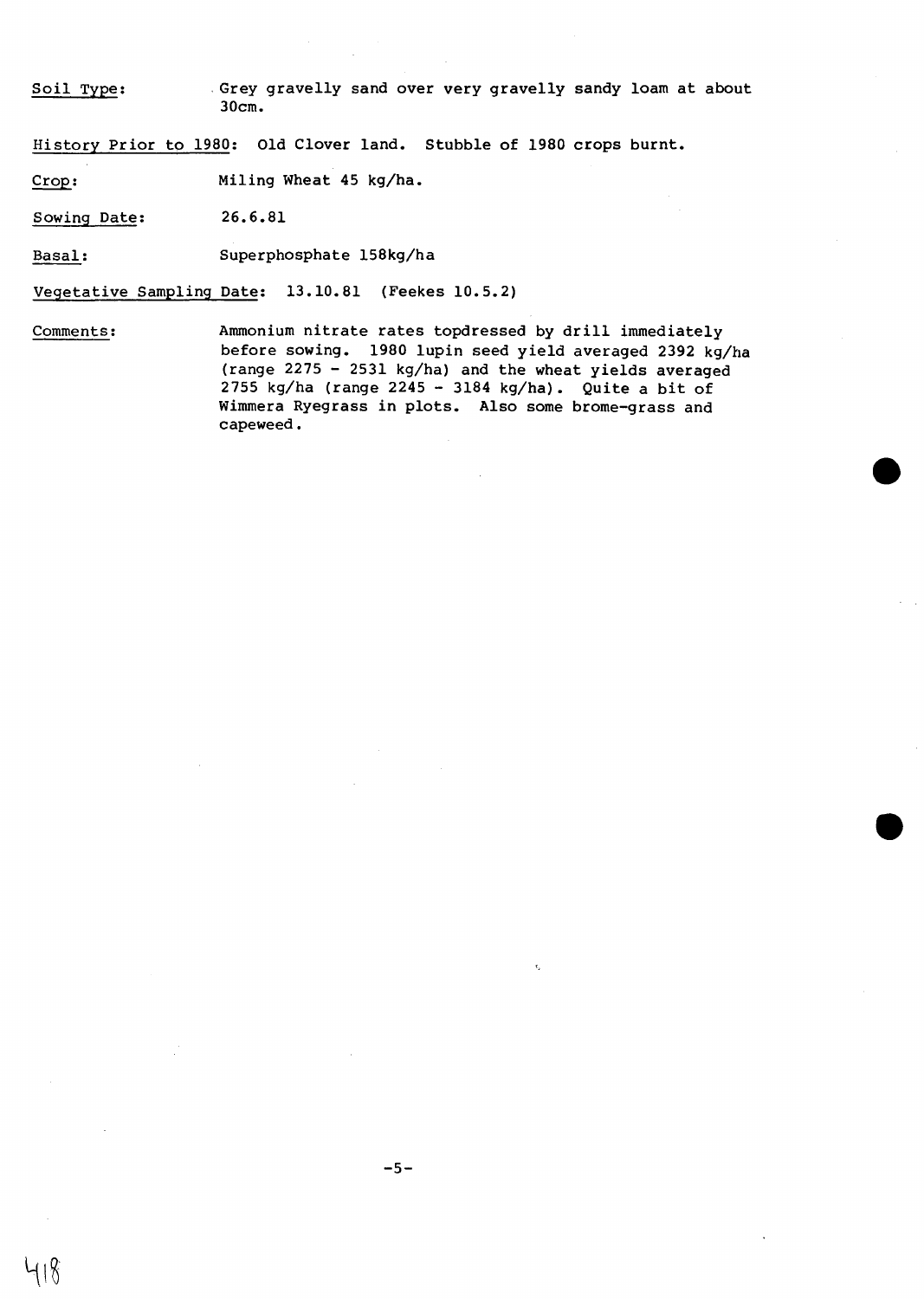# 78E3/3231EX

# Nitrogen Requirement of Barley After Clover, Lupins and Non Legume

| Treatment<br>1978 and 1980 | Treatment on Wheat<br>1979 and 1981 | Vegetative<br>Yield (kg/ha) | Grain Yield<br>(kg/ha) |
|----------------------------|-------------------------------------|-----------------------------|------------------------|
|                            | Nil                                 | 1766                        | 2210                   |
|                            | Ammonium Nitrate 38kg/ha            | 1958                        | 2176                   |
| Subclover                  | Ammonium Nitrate 76kg/ha            | 2385                        | 2105                   |
| Pasture                    | Ammonium Nitrate 114kg/ha           | 2626                        | 1971                   |
|                            | Ammonium Nitrate 152kg/ha           | 2695                        | 1874                   |
|                            | Ammonium Nitrate 228kg/ha           | 2680                        | 1724                   |
|                            | Ammonium Nitrate 456kg/ha           | 2674                        | 1350                   |
|                            | Nil                                 | 1527                        | 2174                   |
|                            | Ammonium Nitrate 38kg/ha            | 1677                        | 2367                   |
| Lupins                     | Ammonium Nitrate 76kg/ha            | 2024                        | 2260                   |
| (Unicrop 1978              | Ammonium Nitrate 114kg/ha           | 2418                        | 2168                   |
| Illyarrie 1980)            | Ammonium Nitrate 152kg/ha           | 2419                        | 2102                   |
|                            | Ammonium Nitrate 228kg/ha           | 2313                        | 1800                   |
|                            | Ammonium Nitrate 456kg/ha           | 2475                        | 1495                   |
|                            | <b>Nil</b>                          | 1375                        | 1936                   |
|                            | Ammonium Nitrate 38kg/ha            | 1665                        | 1993                   |
|                            | Ammonium Nitrate 76kg/ha            | 1977                        | 1962                   |
| Rape                       | Ammonium Nitrate 114kg/ha           | 2550                        | 2019                   |
| (West Oats 1978)           | Ammonium Nitrate 152kg/ha           | 2423                        | 1819                   |
|                            | Ammonium Nitrate 228kg/ha           | 2396                        | 1707                   |
|                            | Ammonium Nitrate 456kg/ha           | 2320                        | 1398                   |

# Esperance Downs Research Station, Gibson

 $\frac{1}{\sqrt{2}}$ 

 $419$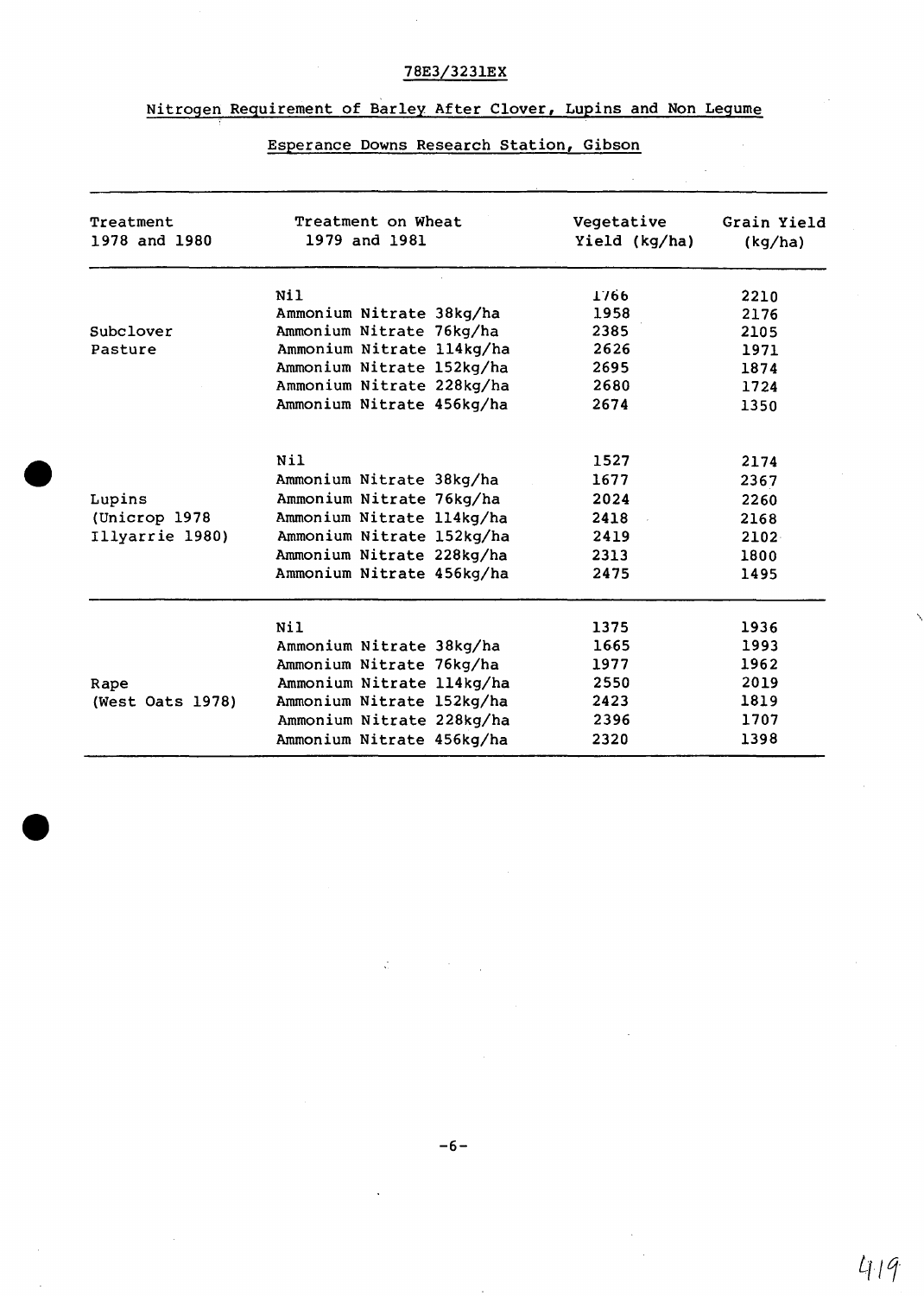Soil Type: Grey sand with some gravel over gravel at 10 - 35cm over clay. Gravel layer not present in a few blocks.

Report Follows

History Prior to 1978: Old clover land. Stubble of 1980 crops grazed off.

 $\mathcal{A}^{\mathcal{A}}_{\mathcal{A}}$  , where  $\mathcal{A}^{\mathcal{A}}_{\mathcal{A}}$  , and  $\mathcal{A}^{\mathcal{A}}_{\mathcal{A}}$ 

Crop: Clipper barley 50kg/ha.

Sowing Date: 14.7.81

Basal: Superphosphate 116kg/ha

Vegetative Sampling Date: 29.9.81 (Feekes 9 - 10)

Comments: Ammonium nitrate rates topdressed by drill immediately before sowing. 1980 pasture cuts averaged 2350kg/ha (range 2'150 - 2500kg/ha). 1980 lupin seed yields averaged 1525kg/ha (range 773-1935kg/ha) and rapeseed yields averaged 288kg/ha (range 253-363kg/ha). Few weeds.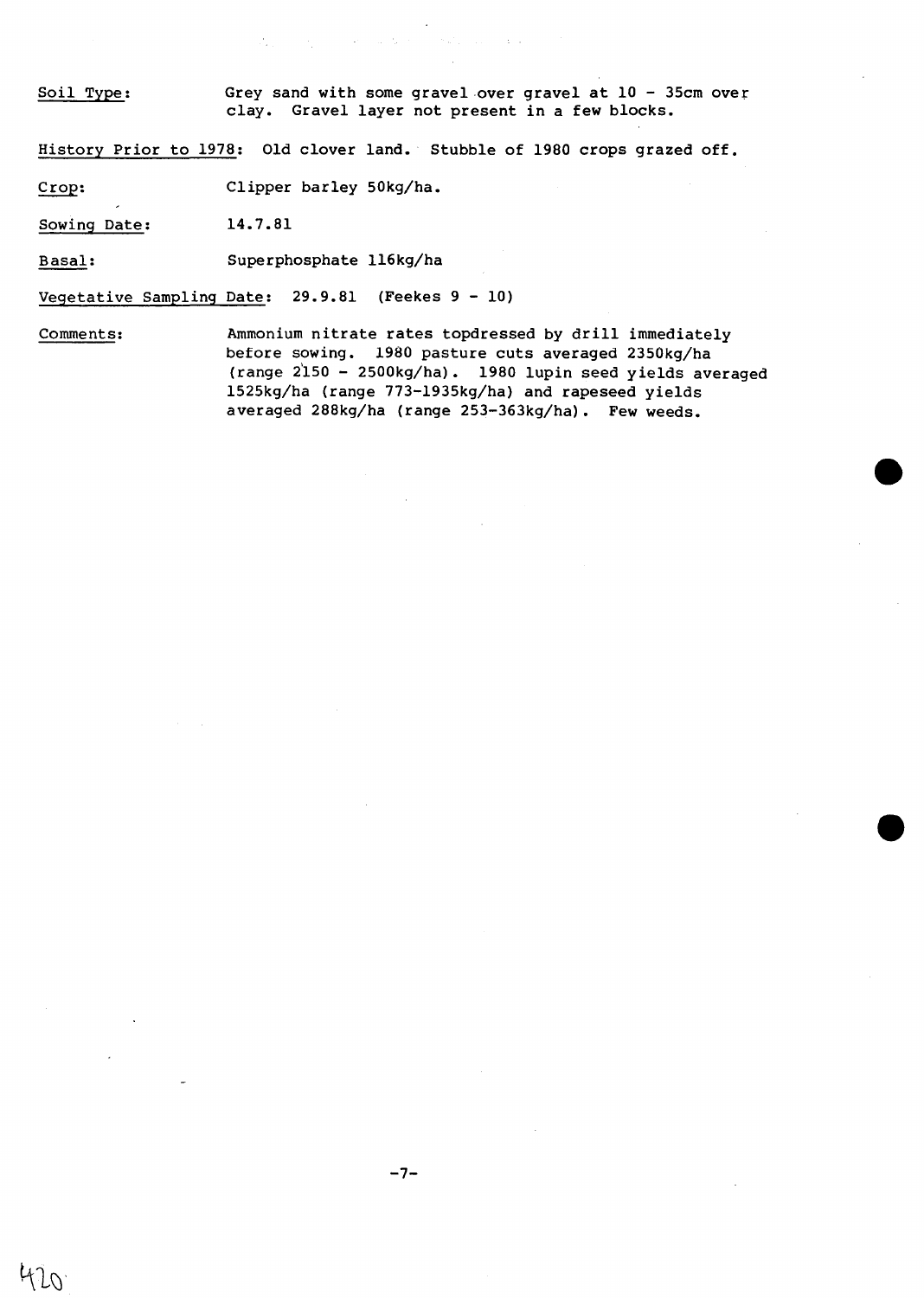#### 78Nl/3231EX

#### Nitrogen Requirement of Wheat After Clover, Lupins and Cereal

# Treatment Treatment on Wheat Creatative Grain Yield<br>1978 and 1980 1979 and 1981 1981 Vield (kg/ha) (kg/ha) Yield (kg/ha) Nil 252 Ammonium Nitrate 40kg/ha 490 490 314 Daliak Mamonium Nitrate 82kg/ha 701 348<br>Subclover Ammonium Nitrate 118kg/ha 606 348 Subclover Mmmonium Nitrate 118kg/ha 606 548<br>Pasture Ammonium Nitrate 150kg/ha 752 352 Pasture Ammonium Nitrate 150kg/ha 752 352 Ammonium Nitrate 230kg/ha 985<br>Ammonium Nitrate 460kg/ha 796 Ammonium Nitrate 460kg/ha 796 348 Nil 386 390 Ammonium Nitrate 40kg/ha 410 410 362 Lupins Ammonium Nitrate 82kg/ha 452 357 (Unicrop 1978, Ammonium Nitrate 118kg/ha 641 438 Illyarrie 1980) Ammonium Nitrate 150kg/ha 722 362 Ammonium Nitrate 230kg/ha Ammonium Nitrate 460kg/ha 950 471 Nil 411 371 Ammonium Nitrate 40kg/ha 580 457 West **Ammonium Nitrate 82kg/ha** Oats Ammonium Nitrate 118kg/ha 783 486 Ammonium Nitrate 150kg/ha 821 395<br>Ammonium Nitrate 230kg/ha 897 510 Ammonium Nitrate 230kg/ha 897 510<br>Ammonium Nitrate 460kg/ha 1048 567

#### Newdegate Research Station

Soil Type: Yellow gravelly loamy sand over gravel at 10 - 25cm.

History Prior to 1978: 1974 - 75 Barley Crop. 1976 - 77 Daliak subclover. Stubble of 1980 crops grazed off.

Ammonium Nitrate 460kg/ha 1048

Crop: Gamenya wheat 50kg/ha.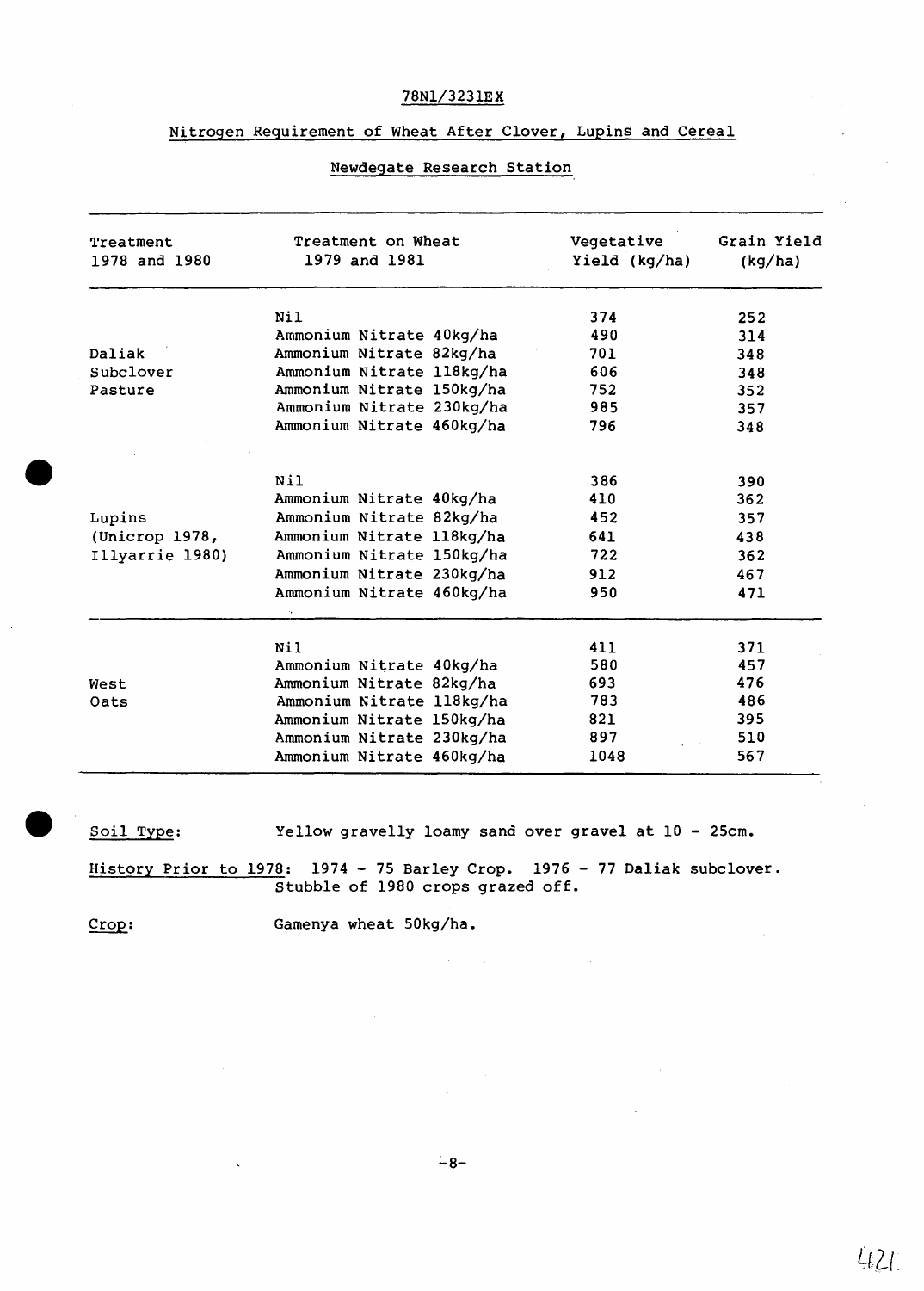Sowing Date: 2.7.81

Basal: Superphosphate 190kg/ha.

Vegetative Sampling Date: 30.9.81 (Feekes 10).

Comments: Ammonium nitrate rates top dressed by drill immediately before sowing. 1980 pasture cuts averaged only 886kg/ha (range 536 - 1150kg/ha), with an average 22% clover (range 7 - 38%). 1980 lupin dry matter averaged only 514kg/ha (range 444 - 627kg/ha). Lupin and oat crops too poor to harvest. Crop affected by windblasting. A fair amount of wild turnip early-sprayed.

 $\sim 10^{11}$  m  $^{-1}$ 

and the company of the strainer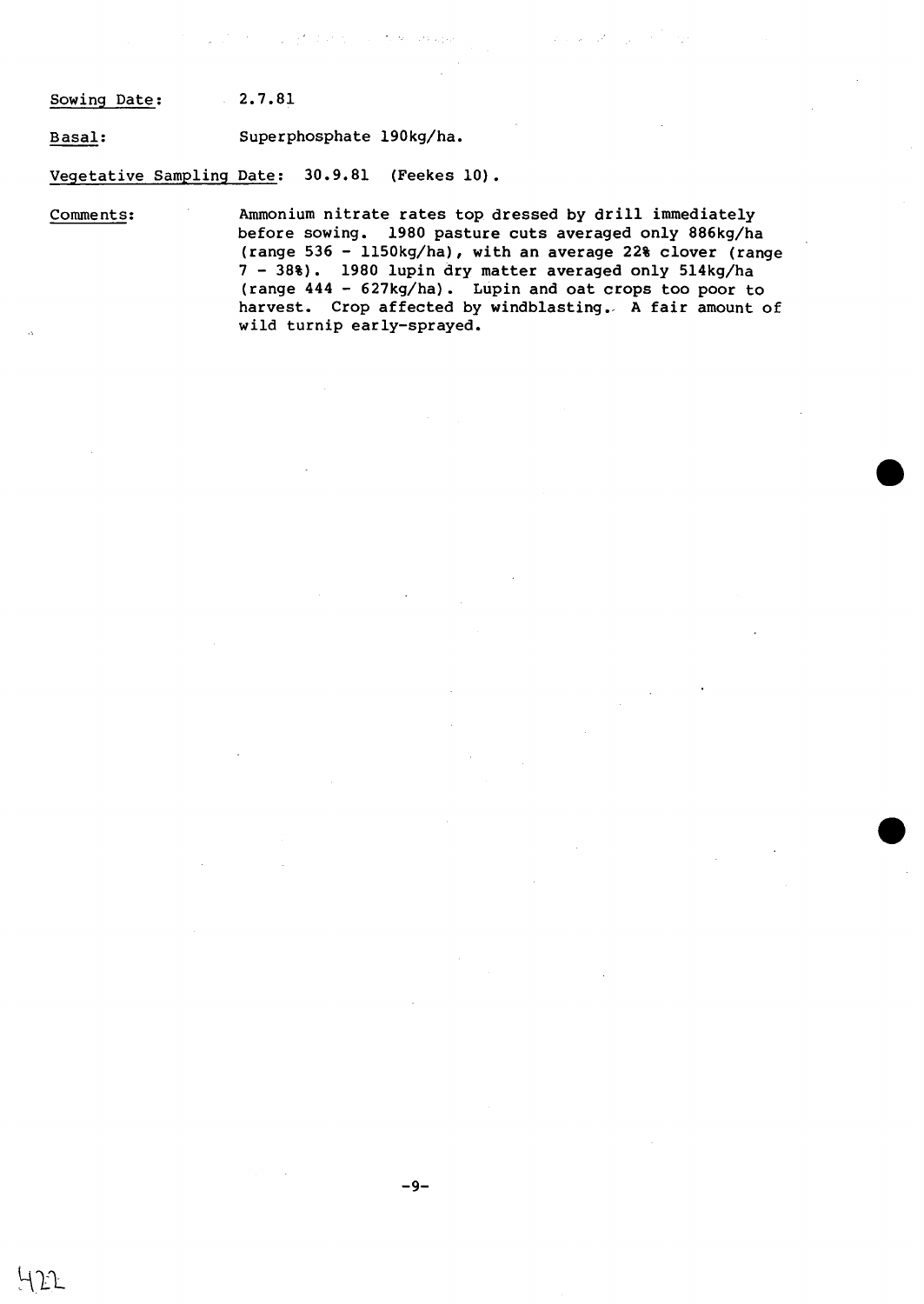# 78BA1/3604EX

# Nitrogen Fertiliser Requirement in Alternate Crop-Pasture Rotation

### Badgingarra Research Station

### Pasture Blocks (Sampled 21.9.81)

|              | Rotation |           | Percent of Total Pasture                                                                                                                                    |        |       |                                                                                                  |    |                                                 | Total Pasture |
|--------------|----------|-----------|-------------------------------------------------------------------------------------------------------------------------------------------------------------|--------|-------|--------------------------------------------------------------------------------------------------|----|-------------------------------------------------|---------------|
| <b>Block</b> |          | 1980      |                                                                                                                                                             | Clover | Grass |                                                                                                  |    | Others                                          | Dry Matter    |
|              |          | Treatment | <an456 *an456<="" th=""><th></th><th></th><th><an456 an456<="" th=""><th></th><th><an456 an456<="" th=""><th>(kg/ha)</th></an456></th></an456></th></an456> |        |       | <an456 an456<="" th=""><th></th><th><an456 an456<="" th=""><th>(kg/ha)</th></an456></th></an456> |    | <an456 an456<="" th=""><th>(kg/ha)</th></an456> | (kg/ha)       |
|              | 2:1      | Crop      | 28                                                                                                                                                          | 15     | 12    | 6                                                                                                | 60 | 79                                              | 2788          |
| 2            | 2:1      | Pasture   | 48                                                                                                                                                          | 36     | 23    | 30                                                                                               | 28 | 34                                              | 1663          |
| 4            | 1:1      | Crop      | 0                                                                                                                                                           | 13     | 48    | 52                                                                                               | 52 | 36                                              | 2331          |
| 8            | 2:1      | Pasture   | 50                                                                                                                                                          | 48     | 28    | 32                                                                                               | 22 | 20                                              | 1896          |
| 9            | 2:1      | Crop      | 23                                                                                                                                                          |        | 17    | 10                                                                                               | 59 | 89                                              | 2657          |
| 10           | 1:1      | Crop      | 20                                                                                                                                                          | 4      | 50    | 62                                                                                               | 30 | 35                                              | 2130          |

1981 Crop Blocks

| Rotation       | 1981 Treatment on Crop    | Vegetative<br>Yield (kg/ha) | Grain Yield<br>(kg/ha) |
|----------------|---------------------------|-----------------------------|------------------------|
|                | Nil                       | 684                         |                        |
|                | Ammonium Nitrate 38kg/ha  | 661                         | Plots                  |
| 2 years        | Ammonium Nitrate 76kg/ha  | 1074                        |                        |
| pasture        | Ammonium Nitrate 114kg/ha | 1204                        | Eaten                  |
| : 1 year       | Ammonium Nitrate 152kg/ha | 1553                        |                        |
| Crop           | Ammonium Nitrate 228kg/ha | 1449                        | By Sheep               |
|                | Ammonium Nitrate 456kg/ha | 1841                        |                        |
|                | Nil                       | 520                         | 1571                   |
|                | Ammonium Nitrate 38kg/ha  | 537                         | 1619                   |
| 1 year pasture | Ammonium Nitrate 76kg/ha  | 753                         | 1905                   |
| : 1 year crop  | Ammonium Nitrate 114kg/ha | 1027                        | 2190                   |
|                | Ammonium Nitrate 152kg/ha | 1149                        | 2143                   |
|                | Ammonium Nitrate 228kg/ha | 1333                        | 2095                   |
|                | Ammonium Nitrate 456kg/ha | 1342                        | 1952                   |

\* AN = Rate of Ammonium nitrate on last crop.

 $-423$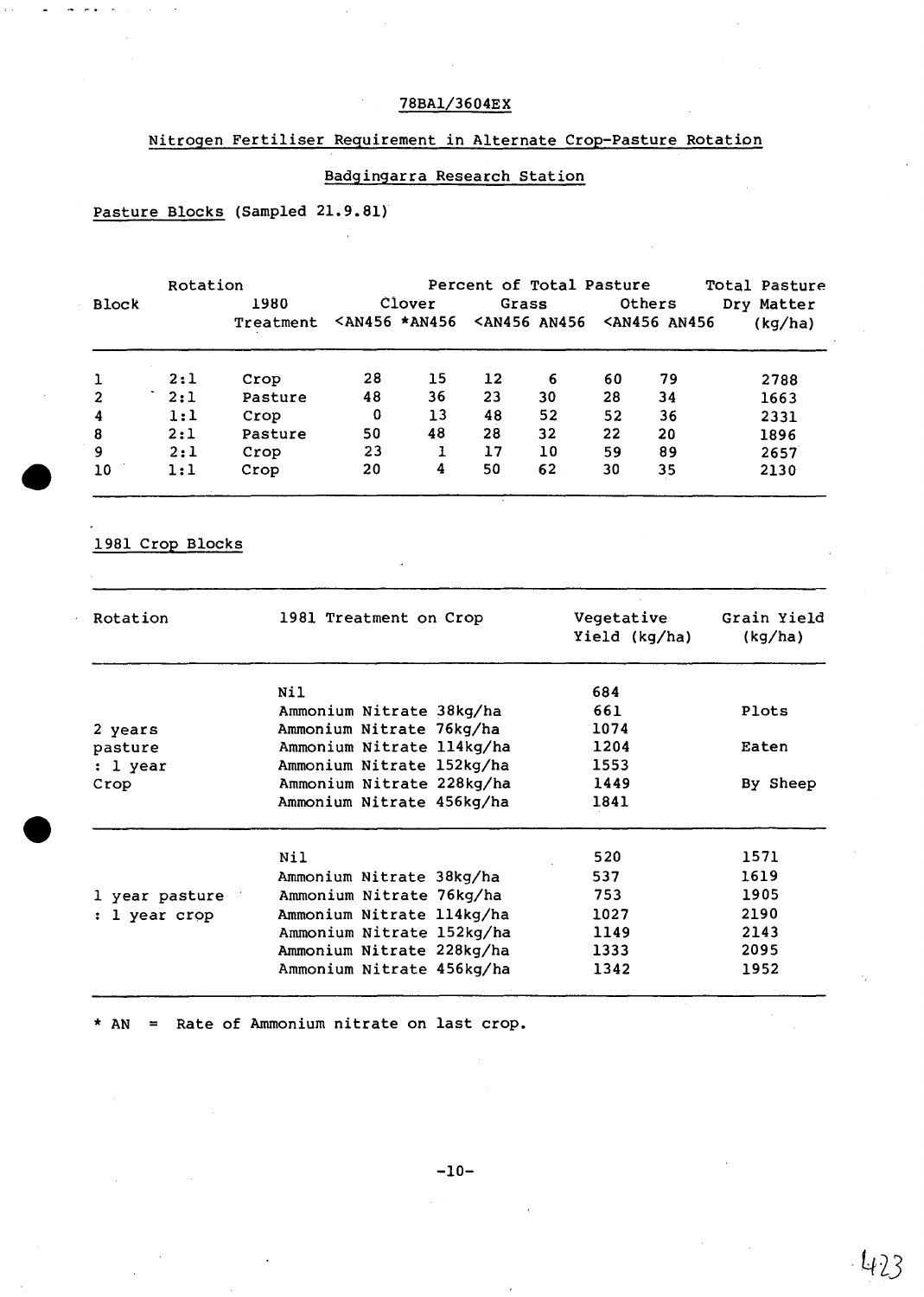·Soil Type: Grey gravelly sand over gravel at about 15 to 20cm.

History: Old clover land. All blocks were in Clover pasture in 1977.

Crop: Miling wheat 45kg/ha

Sowing Date: 26.6.81

 $24 -$ 

Sampling Dates: Pasture 21.9.81, Wheat 21.9.81 (Feekes 9 - 10)

Basal: Superphosphate 90kg/ha.

Comments: Ammonium nitrate rates topdressed by drill immediately before sowing. Both reps of 2:1 rotation and one rep. of 1:1 rotation eaten by sheep before harvest. Some Wimmera ryegrass in plots (sprayed). Some rows missing in crop plots.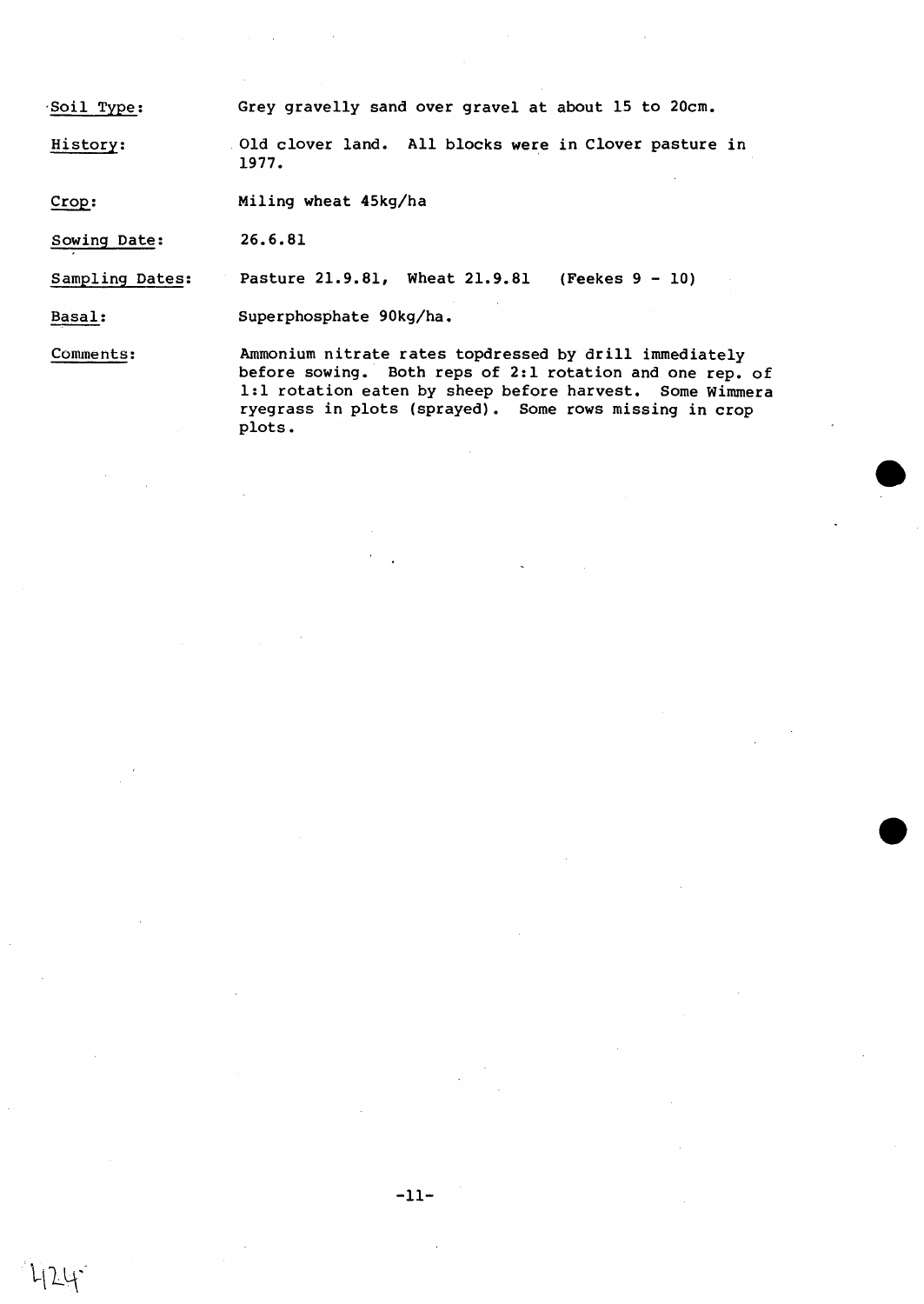# 78WH2/3604EX

### Nitrogen Fertiliser Requirement in Alternate Crop-Pasture Rotation

# Wongan Hills Research Station

# Pasture Blocks (Sampled 23.9.81)

|                | Rotation |                   |        | Percent of Total Pasture |        | Total Pasture         |
|----------------|----------|-------------------|--------|--------------------------|--------|-----------------------|
| <b>Block</b>   |          | 1980<br>Treatment | Clover | Grass                    | Others | Dry Matter<br>(kg/ha) |
| 1              | 2:1      | Crop              | 0      | 46                       | 54     | 3608                  |
| $\overline{2}$ | 2:1      | Pasture           | 0      | 97                       | 3      | 4583                  |
| 4              | 1:1      | Crop              | 0      | 64                       | 36     | 3248                  |
| 8              | 2:1      | Pasture           | 0      | 83                       | 17     | 2898                  |
| 9              | 2:1      | Crop              | 0      | 63                       | 37     | 3478                  |
| 10             | 1:1      | Crop              | 2      | 61                       | 39     | 1532                  |

# 1981 Crop Blocks

| Rotation       | 1981 Treatment on Crop    | Vegetative<br>Yield (kg/ha) | Grain Yield<br>(kg/ha) |
|----------------|---------------------------|-----------------------------|------------------------|
|                | Nil                       | 2101                        | 2476                   |
|                | Ammonium Nitrate 38kg/ha  | 2053                        | 2405                   |
| 2 years        | Ammonium Nitrate 76kg/ha  | 2611                        | 2314                   |
| pasture        | Ammonium Nitrate 114kg/ha | 3263                        | 2438                   |
| : 1 year       | Ammonium Nitrate 153kg/ha | 3433                        | 2071                   |
| Crop           | Ammonium Nitrate 228kg/ha | 3092                        | 2214                   |
|                | Ammonium Nitrate 455kg/ha | 3338                        | 1867                   |
|                | Nil                       | 1482                        | 1300                   |
|                | Ammonium Nitrate 38kg/ha  | 1886                        | 1524                   |
| 1 year pasture | Ammonium Nitrate 76kg/ha  | 2444                        | 1410                   |
| : 1 year crop  | Ammonium Nitrate 114kg/ha | 2392                        | 1471                   |
|                | Ammonium Nitrate 153kg/ha | 2903                        | 1671                   |
|                | Ammonium Nitrate 228kg/ha | 2509                        | 1476                   |
|                | Ammonium Nitrate 455kg/ha | 2990                        | 1343                   |

 $425$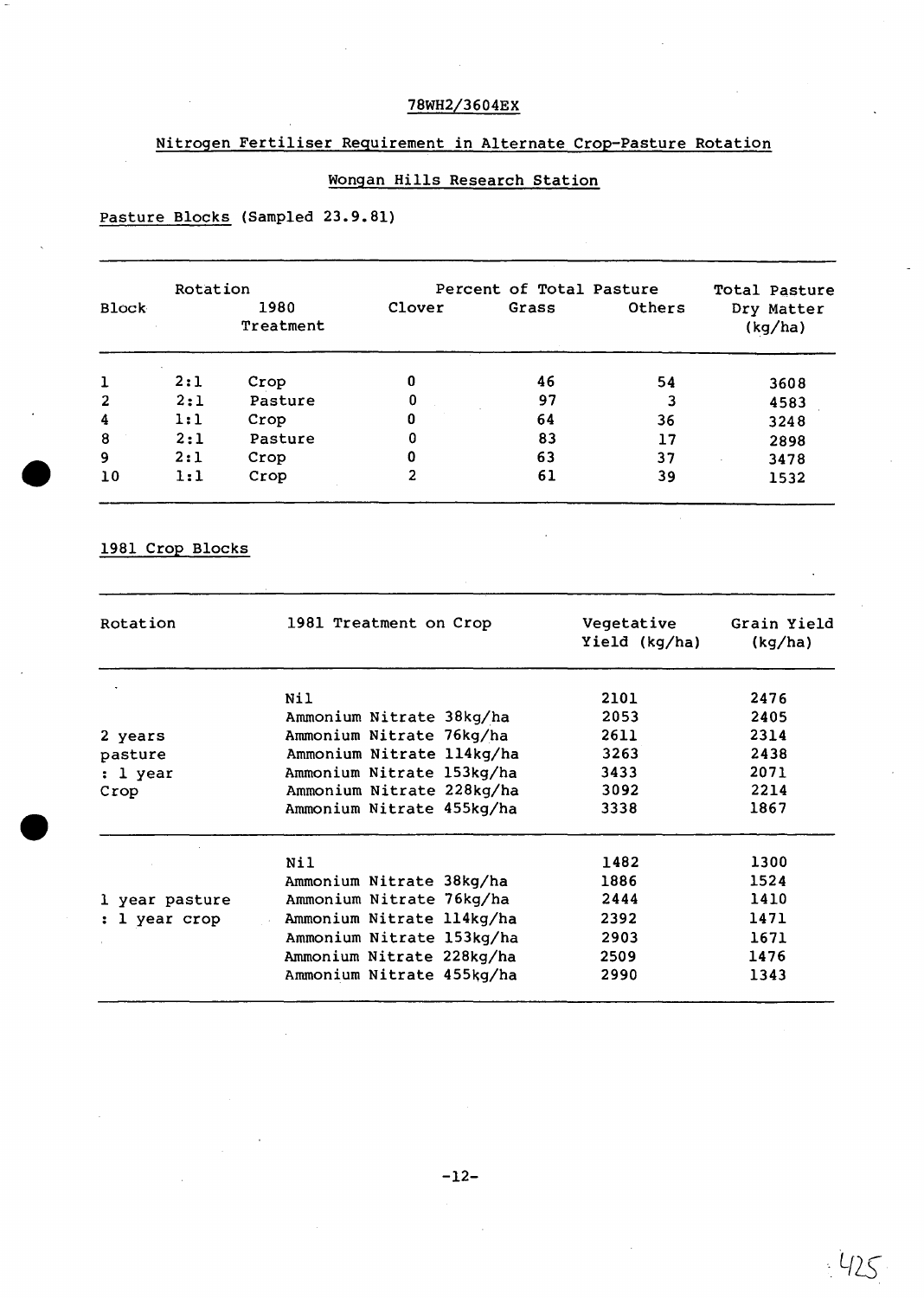| Soil Type:      | Wongan yellow loamy sand                                   |
|-----------------|------------------------------------------------------------|
| History:        | Old clover land. All blocks were in clover pasture in 1977 |
| Crop:           | Gamenya wheat 50kg/ha                                      |
| Sowing Date:    | 25.6.81                                                    |
| Sampling Dates: | Pasture 23.9.81, Wheat 23.9.81<br>(Feekes 10.3)            |

 $\mathcal{O}(\mathcal{A})$  , we can get a set of the state  $\mathcal{A}(\mathcal{A})$  , where

Basal: Superphosphate 95kg/ha

Comments:

Ammonium nitrate rates topdressed by drill immediately before sowing. Some doublegee in plots (Sprayed). some missing rows in crop plots.

 $\hat{\mathcal{L}}$ 

 $\mathcal{L}$  is a set of the set of the set of the set of the set of  $\mathcal{L}$ 

 $\sim$